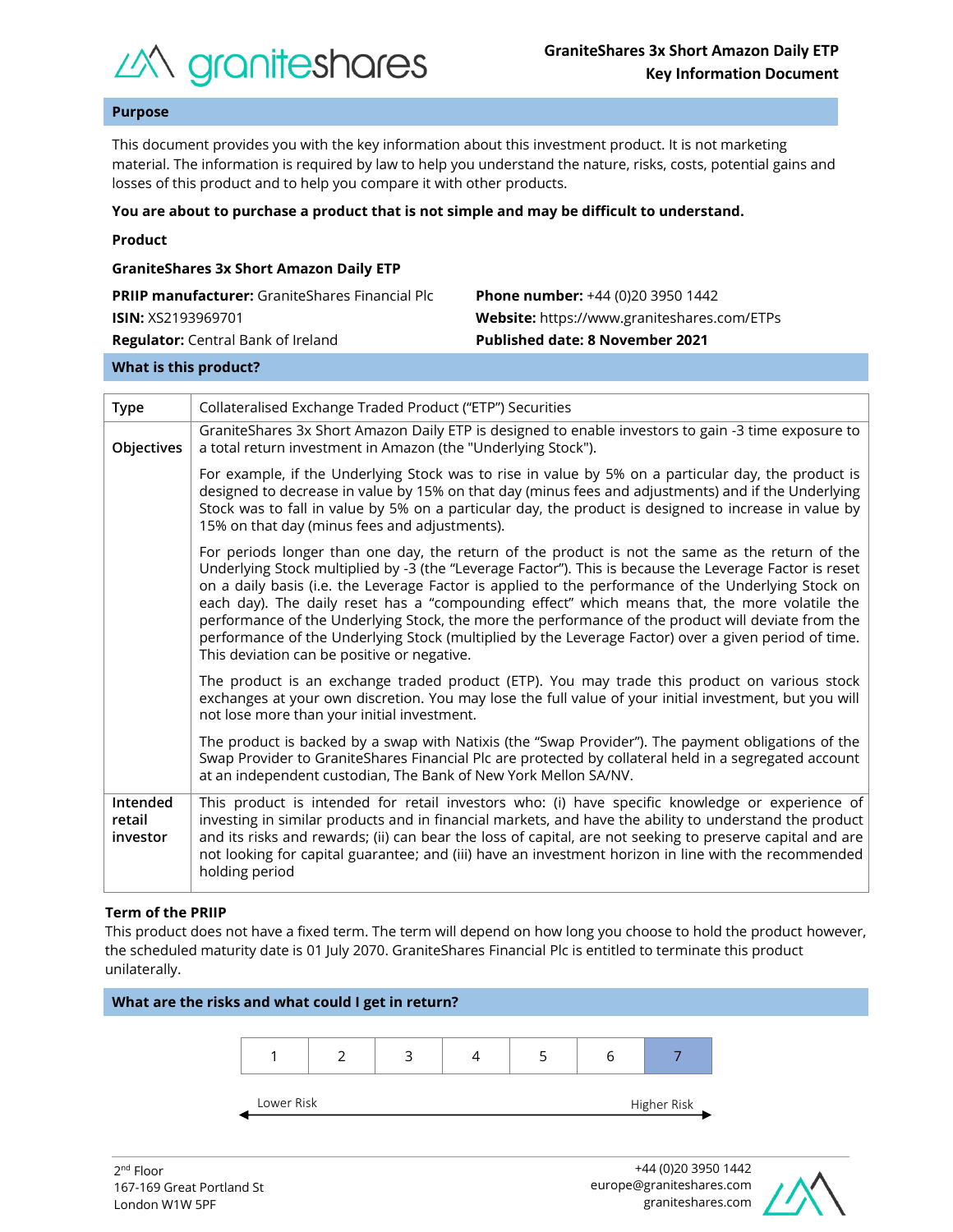# **GraniteShares 3x Short Amazon Daily ETP Key Information Document**

What you might get back after costs  $\sim$  \$6149.73 Average return (%) and the set of the set of the set of the set of the set of the set of the set of the set of the set of the set of the set of the set of the set of the set of the set of the set of the set of the set of t

What you might get back after costs | \$9448.91 Average return (%) and the set of the set of the set of the set of the set of the set of the set of the set of the set of the set of the set of the set of the set of the set of the set of the set of the set of the set of t

What you might get back after costs  $\vert$  \$10013.06





The risk indicator assumes you hold the product for 1 day. The actual risk can vary significantly if you hold the product for a longer timeframe and you may get back less. You may not be able to sell your product easily, or may have to sell at a price that significantly impacts on how much you get back.

The summary risk indicator is a guide to the level of risk of this product compared to other products. It shows how likely it is that the product will lose money because of movements in the markets or because we are not able to pay you.

We have classified this product as 7 out of 7, which is the highest risk class.

This rates the potential losses from future performance at a very high level, and poor market conditions are very likely to impact the performance. This product does not include any protection from future market performance, so you could lose some or all of your investment. If we are not able to pay you what is owed, you could lose your entire investment.

**Be aware of currency risk.** If you receive payments in a currency different to that of your home jurisdiction, the final return you will get will depend on the exchange rate between the two currencies. This risk is not considered in the indicator shown above.

**Investment \$10,000**

**Scenario**

**Unfavourable Scenario**

**Moderate** 

**Stress Scenario**

## **Performance Scenarios**

The figures shown include all the costs of the product itself but may not include all the costs that you pay to your advisor or distributor or broker. The figures do not take into account your personal tax situation, which may affect how much you get back.

This table shows the money you could get back over the recommended holding period, under different scenarios, assuming that you invest \$10,000.

The scenarios shown illustrate how your

investment could perform. You can compare them with the scenarios of other products. The scenarios presented are an estimate of future performance based on evidence from the past on how the value of this investment varies and are not an exact indicator. What you get will vary depending on how the market performs and how long you keep the investment. The stress scenario shows what you might get back in extreme market circumstances, and it does not take into account the situation where we are not able to pay **Scenario** Average return (%) and the control of the control of  $\sim 0.14\%$ **Favourable Scenario** What you might get back after costs  $\vert$  \$10316.39 Average return (%) 3.17%

you.

## **What happens if GraniteShares Financial Plc is unable to pay out?**

The product is not protected by the Irish Deposit Guarantee Scheme or any other investor compensation or guarantee scheme. This means that if GraniteShares Financial Plc is unable to pay out, you may lose all of your investment. Since the ability of GraniteShares Financial Plc to pay out depends on receiving amounts due under the product from the Swap Provider, the Swap Provider provides assets daily to a segregated account as collateral for such obligations with a value equal to or in excess of the value of the daily price of the product. If the Swap Provider is unable to pay GraniteShares Financial Plc, its ability to pay out will be limited to the amounts realised from such collateral, as further explained in the Prospectus.

## **What are the costs?**

#### **Costs over time**

The Reduction in Yield (RIY) illustrates the impact the total costs you pay may have on your investment return.

The total costs take into account oneoff, ongoing and incidental costs.

The amounts shown here are the cumulative costs of the product itself, for the recommended holding period,

| Investment \$10,000             | If you cash in after one (1) day |  |
|---------------------------------|----------------------------------|--|
| <b>Total costs</b>              | \$ 0.74                          |  |
| Impact on return (RIY) per year | 269%                             |  |



One (1) day (Recommended holding period)